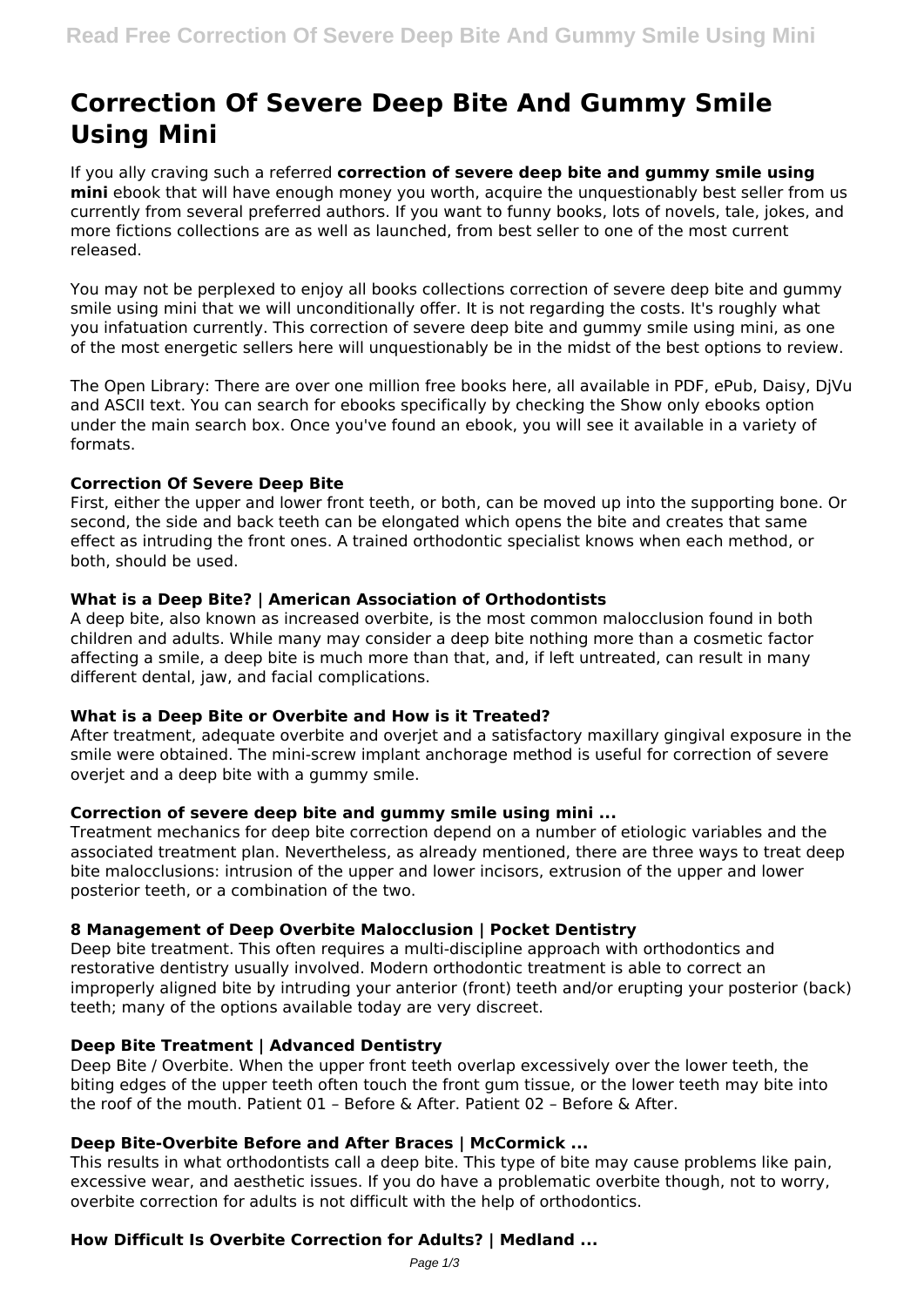For overbite correction, it's typical to remove one or more teeth from the upper jaw. The gaps created allow for the front teeth to be moved back into a position that correctly aligns with the lower jaw. Orthognathic surgery; Orthognathic surgery may be recommended in patients with more severe overbites.

## **Overbite Correction: Treatment, Surgery, and Surgery Cost**

If you shop on Amazon, this genius trick will save you money. A deep bite may be diagnosed during a routine dental checkup. One option to correct this condition is orthodontics, such as braces and retainers. These devices are used to slowly shift the teeth into a more comfortable and even alignment.

## **In Dentistry, what is a Deep Bite? (with pictures)**

A deep bite, also referred to as a vertical overbite, is approximately four to ten millimeters deep, and is considered a malocclusion, which requires treatment. When an overbite is deep, the patient's chin is generally recessive or pushed back towards the throat, thereby decreasing breathing, sleeping, and it is also associated with TMI problems.

## **Overbite Fix, No Braces, No Aligners, No Surgery, 8-Days**

Most people with mild malocclusion will not require any treatment. However, your dentist may refer you to an orthodontist if your malocclusion is severe.

#### **Malocclusion of the Teeth: Causes, Symptoms & Diagnosis**

In adult patients with severe class II division 2 malocclusion, the ideal treatment option is the orthognathic surgery. However, camouflage therapy is also an acceptable treatment option due to its less traumatic and acceptable esthetic and functional results.

#### **Camouflage Treatment of a Severe Deep-Bite and ...**

Yes, Invisalign clear aligners can fix an overbite or deep bite. We can help you find an experienced Invisalign doctor who can show you what Invisalign treatment can do for you. Wondering if Invisalign is right for you? Take our Smile Assessment to find out now.

#### **Overbite | Invisalign**

There are many different dental conditions treatable with orthodontic care – one of the most common is an overbite. An overbite is a too-large overlap between the top teeth and the bottom teeth. A proper bite requires a small overbite – generally 1 to 2 mm – but the front teeth should fit over the bottom teeth and not leave a between them.

#### **What is Overbite: Symptoms, Diagnosis and Treatment**

Deep overbite correction by intrusion of anterior teeth affords a number of advantages which includes simplifying control of the vertical dimension and allowing forward rotation of mandible to aid in Class II correction. It also aid in correction of a high gingival smile line.

#### **Anterior Deep Bite Malocclusion Treated with Connecticut ...**

Deep-bite malocclusion can be treated by either intrusion of incisors or extrusion of posterior teeth.

## **Etiology, Diagnosis, and Treatment of Deep Overbite ...**

Factors to be considered in treatment of deep bite- Decision whether to intrude the anteriors or extrude themolars depend on certain factors include: (a)lip relationship (b) vertical facial relationship (c) inter-occlusal space. 36. Lip relationship INTRUSION of the anteriors.

#### **Management of Deep Bite \_ Dr. Nabil Al-Zubair**

Deep bite anteriorly could be caused by supraeruption of upper and/or lower incisors or infraeruption of posterior teeth. Methods of deep bite correction are extrusion of posterior teeth, intrusion of anterior teeth, combination of both, proclination of incisors and orthognathic surgical modality.